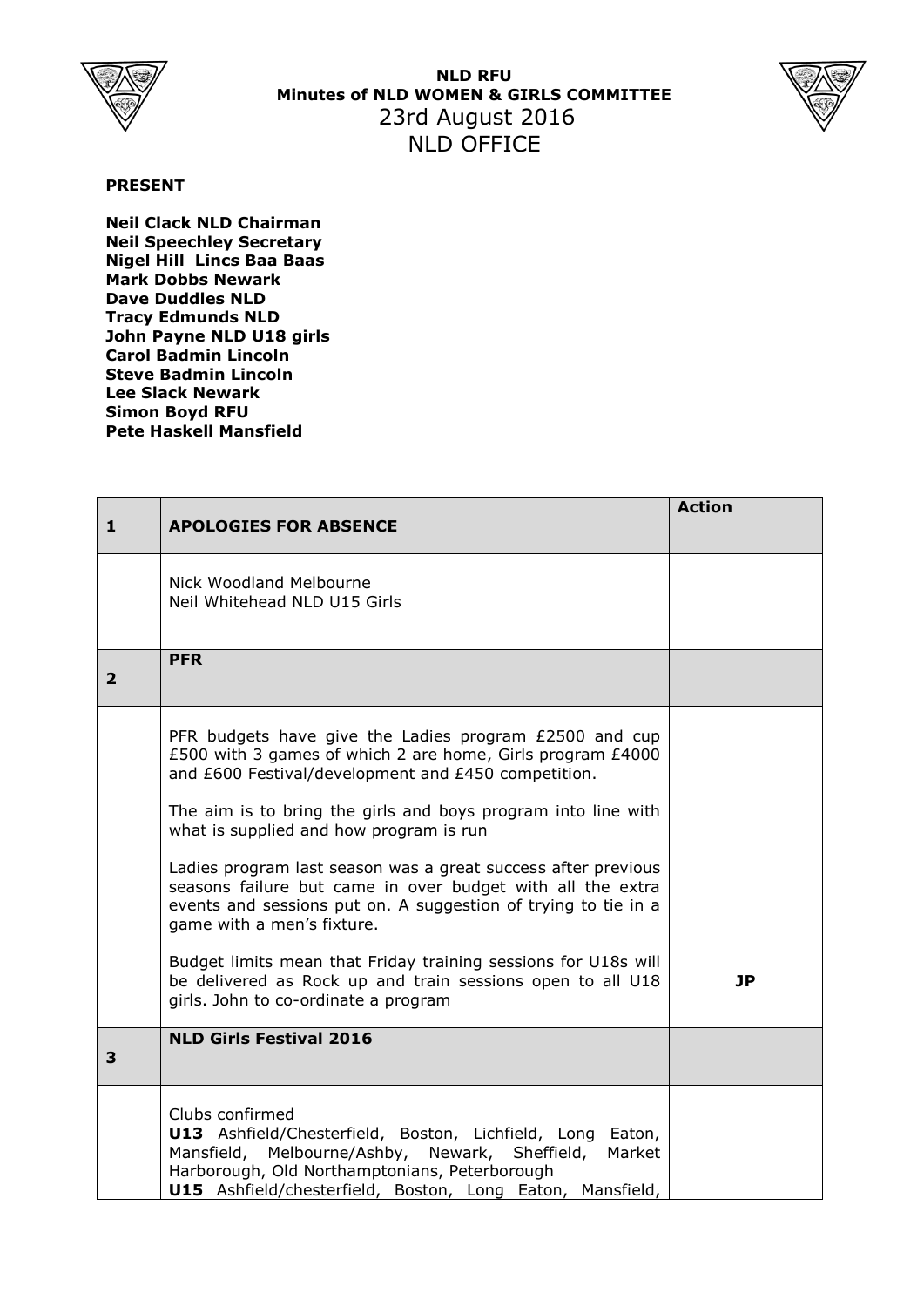|   | Melbourne/Ashby, Newark, Sheffield, POW<br>U18 Ashfield, Long Eaton, Melbourne/Ashby, POW.                                                                                                                                                       |           |
|---|--------------------------------------------------------------------------------------------------------------------------------------------------------------------------------------------------------------------------------------------------|-----------|
|   | U13 to get participation certificates based on Age Grade rugby<br>U15/U18 to get Winner and Runner Up medals.                                                                                                                                    |           |
|   | £15 per age group fee payable to NLD Office<br>Club refs would be requested to support event and if any are<br>prepared to help please advise ASAP<br>No Young Leaders referees were available as it was felt in                                 |           |
|   | their first season lack of experience<br>NLD Physio's to be on site.                                                                                                                                                                             |           |
|   |                                                                                                                                                                                                                                                  |           |
| 4 | <b>KIT PLAYERS/COACHES</b>                                                                                                                                                                                                                       |           |
|   | A Playing kit will be supplied for U15/U18 girls this will include<br>socks and shorts as per boys/men's<br>Ladies to use U18 kit                                                                                                                |           |
|   | Players will still be able to purchase kit                                                                                                                                                                                                       |           |
|   | Girls Coaches have to date been supplied with old stock<br>mainly Samurai which has been raised as an issue. Neil Clack<br>to sort a core package from kit gifting                                                                               | <b>NC</b> |
|   | <b>TOUR</b>                                                                                                                                                                                                                                      |           |
| 5 |                                                                                                                                                                                                                                                  |           |
|   |                                                                                                                                                                                                                                                  |           |
|   | Ireland linked with the Rugby World Cup seems to be the ideal<br>location and 2 costings have been initially found £405 inc<br>insurance travel Friday and return Monday, 2 games and<br>world cup final tickets<br>A second company quoted £249 |           |
|   | Details regarding AGE GRADE REGS, out of season and RFU<br>conformation of insurance all require investigation.                                                                                                                                  | NC/JP     |
|   | Proposal to be submitted to NLD/RFU via Tracy asap and flyer<br>sent to gauge response. By End Sept                                                                                                                                              | NC/TE     |
| 6 | <b>NLD DATES</b>                                                                                                                                                                                                                                 |           |
|   | NLD FESTIVAL SUNDAY 18-9-16 @ Long Eaton RUFC<br>NLD TRIALS SUNDAY 2-10-16 @ Southwell RUFC                                                                                                                                                      |           |
|   | U15/U18 TRAINING<br>FRI 14-10-16 @Southwell RUFC<br>FRI 21-10-16 @ Southwell RUFC<br>FRI 18-11-16 @ Southwell RUFC<br>FRI 25-11 (U18 ONLY) @ Southwell RUFC                                                                                      |           |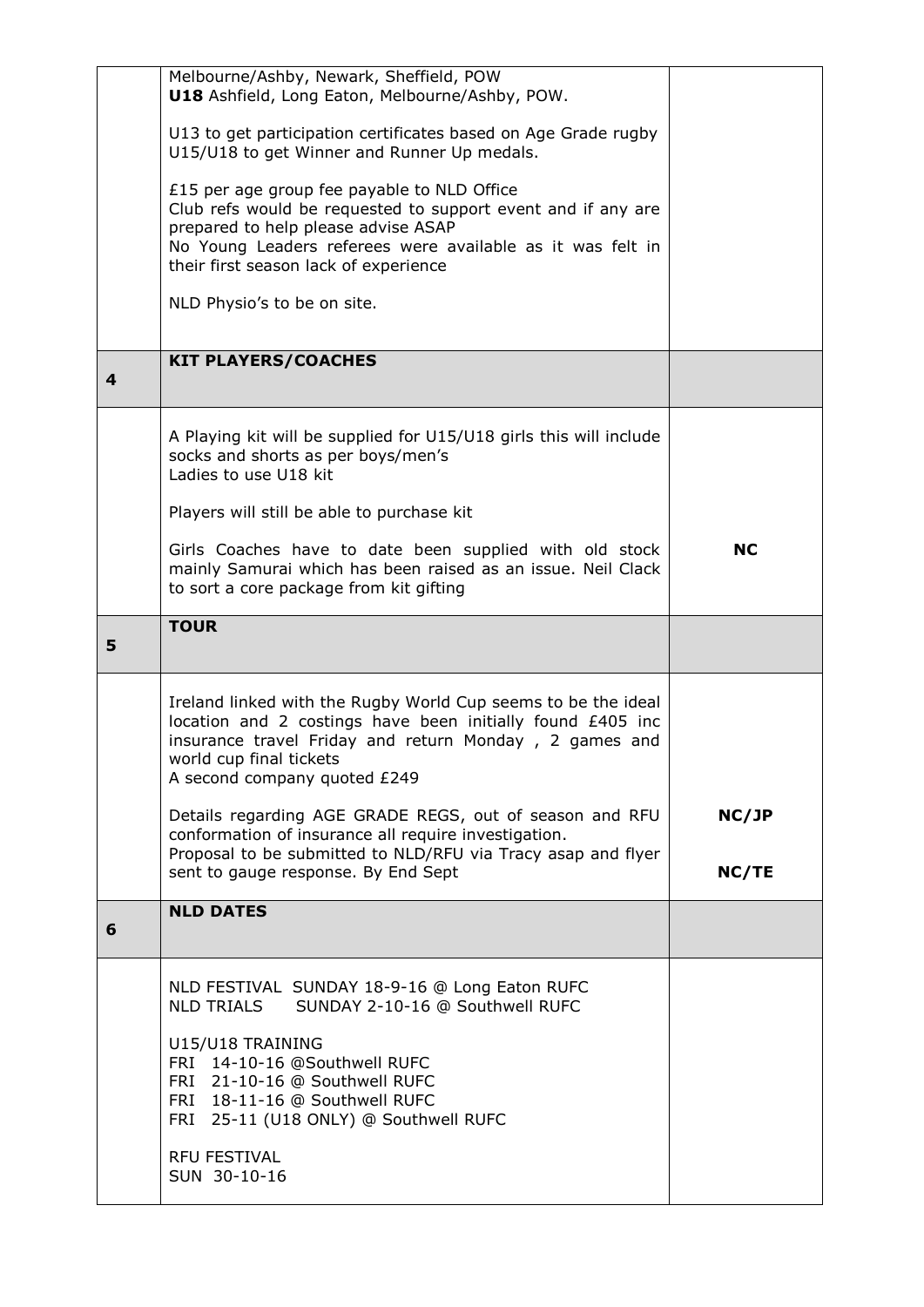|                         | <b>RFU MATCHES</b><br>Sun 20-11-16 LITCHFIELD V STAFFS (Away)<br>4-12-16 COALVILLE? V LEICS (Away)<br>Sun    |           |
|-------------------------|--------------------------------------------------------------------------------------------------------------|-----------|
|                         | RFU have promised NLD a home match next season.                                                              |           |
|                         |                                                                                                              |           |
| $\overline{\mathbf{z}}$ | <b>TEAMS IN NLD CUP</b>                                                                                      |           |
|                         |                                                                                                              |           |
|                         | U15<br>Melbourne                                                                                             |           |
|                         | <b>Boston</b><br>Mellish                                                                                     |           |
|                         | Ashfield/Chesterfield<br>Long Eaton                                                                          |           |
|                         | Litchfield looking to join U15 due to lack of numbers                                                        |           |
|                         | U18                                                                                                          |           |
|                         | <b>BaaBaas</b><br>Long Eaton                                                                                 |           |
|                         | Simon Boyd to discuss options with Leics at his meeting 5th<br>Sept for U18 and Burton                       | <b>SB</b> |
|                         | Yorkshire links no go                                                                                        |           |
| 8                       | <b>VACANCIES</b>                                                                                             |           |
|                         |                                                                                                              |           |
|                         | SENIOR LADIES HEAD COACH 2YR APPOINTMENT                                                                     |           |
|                         | SENIOR LADIES MANAGER 2YR APPOINTMENT<br>NLD U13 CLUBS CLUSTER CO-ORDINATOR 2YR APPOINTMENT                  |           |
|                         | Application closing 5-9-16 and to be forwarded to NLD Office                                                 |           |
|                         | Interviews to be held 12 and 15 Sept and panel to be<br>NC, JP, TE                                           |           |
| 9                       | <b>AOB</b>                                                                                                   |           |
|                         | SB requested up to date coaching list for NLD                                                                | <b>NC</b> |
|                         | TE to check all DBS up to date                                                                               | <b>TE</b> |
|                         | CB to prepare article re Lincoln lady selected for Ireland set up<br>at 7s submit to Nicole for publication. | CB/NB     |
|                         | Expenses for coaches will have a cut off point as of this<br>season 1st June 2017.                           |           |